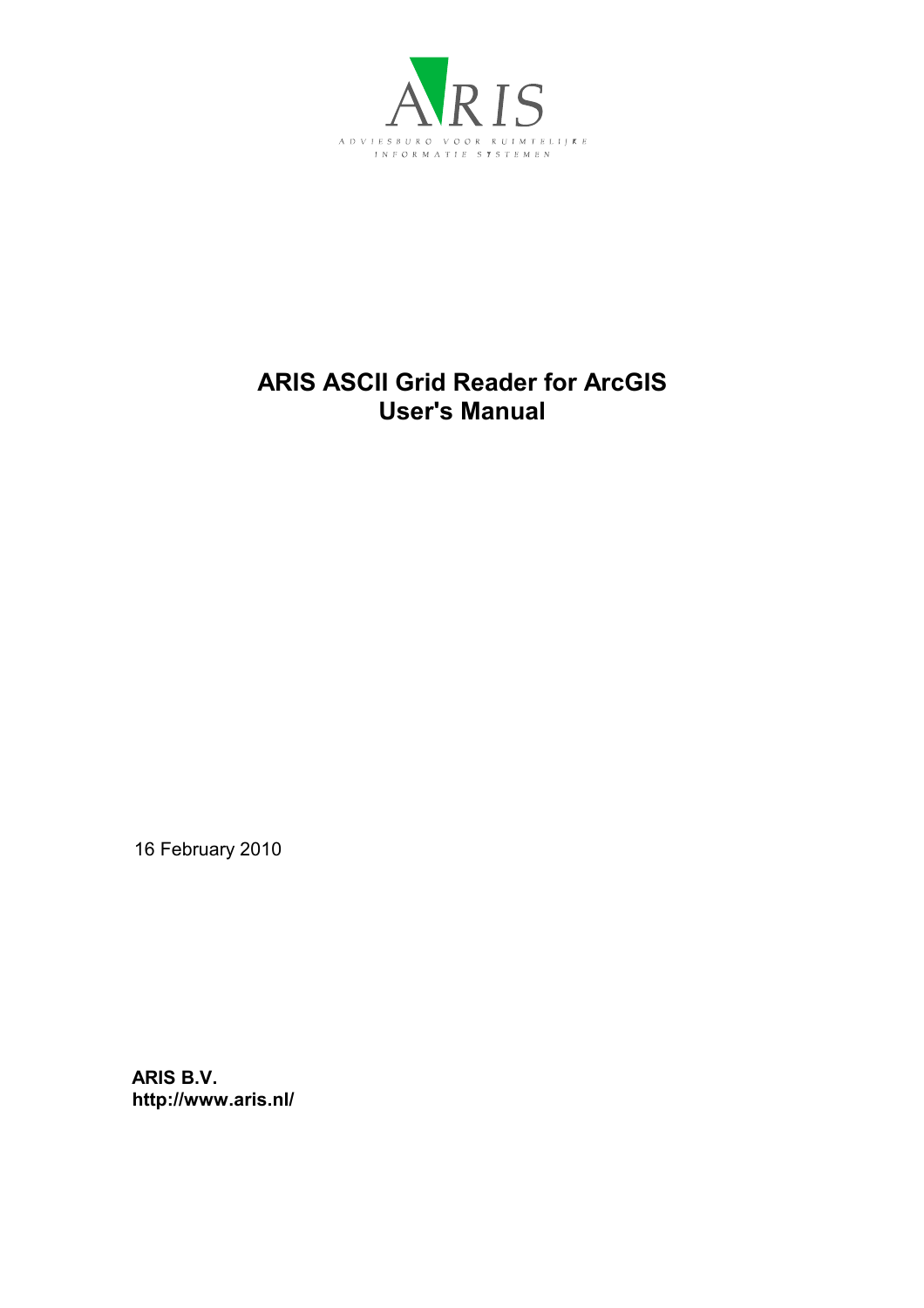# **Table of contents**

| 2.1<br>2.2<br>2.3<br>2.4 |  |
|--------------------------|--|
| 3.                       |  |
| 4.                       |  |
| 5.                       |  |
| 6.                       |  |
| 7.                       |  |
|                          |  |
|                          |  |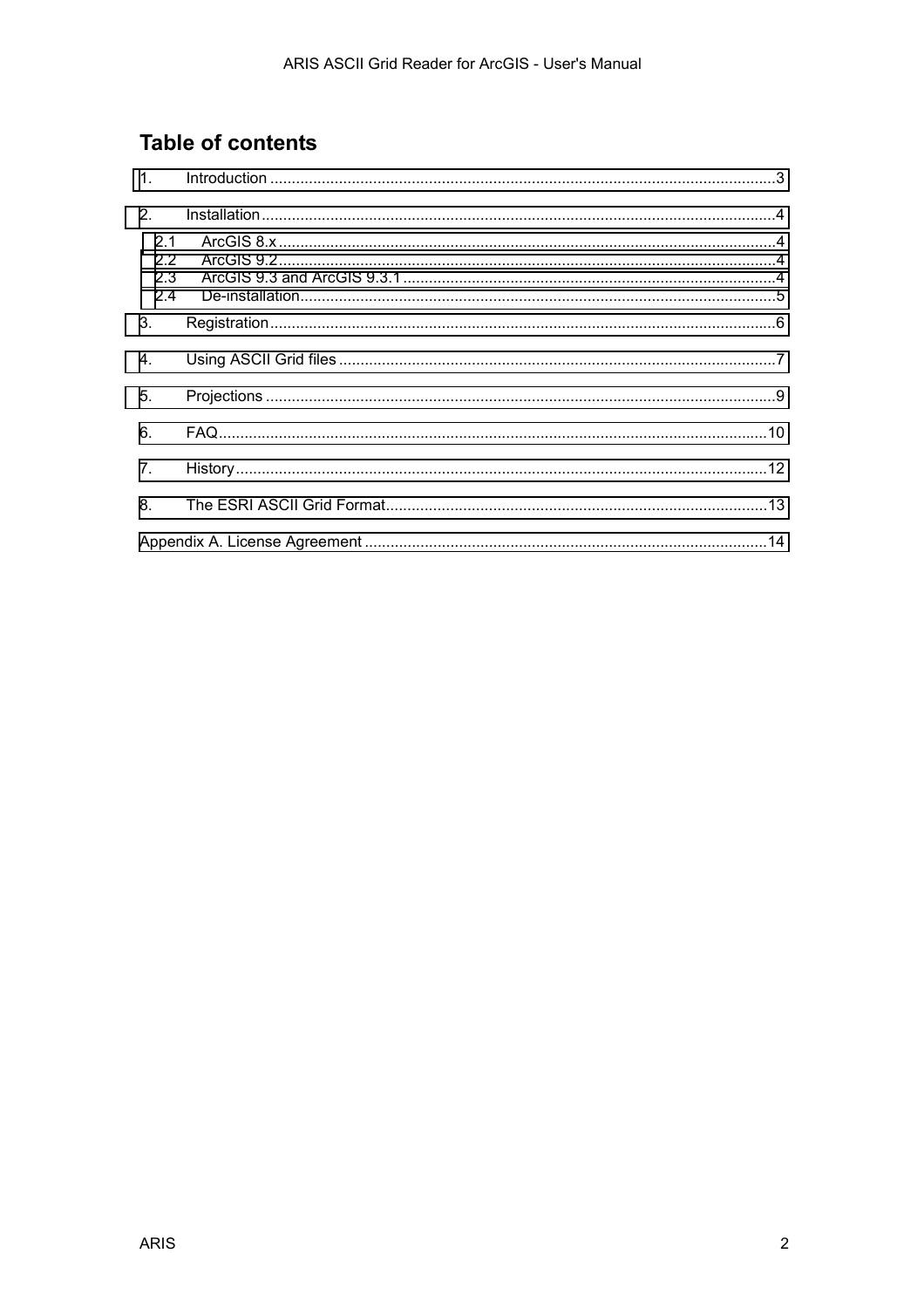### <span id="page-2-0"></span>**1. Introduction**

The ARIS ASCII Grid Reader for ArcGIS makes it possible to view files in the ESRI ASCII Grid format in ArcCatalog and ArcMap without having to convert those files.

Spatial models, which have been written outside of standard GIS applications (i.e. written in C/C++ or Fortran), often use the ASCII Grid format for storing intermediate and / or final results. In order to view this data in ArcMap, it is necessary to use ArcToolbox to perform a conversion from ASCII Grid to a native ESRI GRID. This ESRI GRID can then be viewed in ArcMap. Another option would be to use ArcObjects to perform the conversion in the background, and show the result.

ARIS now has a solution, which makes it possible to preview ASCII Grids directly and without conversion in ArcCatalog, and to add them to ArcMap. All the default raster operations in ArcMap (for example the Raster Calculator) can be applied to the ASCII Grid. Using ASCII Grid files directly also improves overall performance (compared to a background conversion). Initially there is a time gain of about 50% (several seconds for a raster of 500.000 cells), if the same file is used again the gain is even bigger (over 95%). Also, no temporary files are created, whereas a conversion always produces a new file on the hard disk, which need to be cleaned up after some time.

Floating-point and integer type ASCII Grids are recognized automatically, whereas ArcToolbox creates a floating-point grid by default, unless explicitly specified by the user. An important difference between floating-point and integer type rasters is that a *Unique Value Classification* is available for integer rasters.

The ARIS ASCII Grid Reader is implemented as a dll which, once placed in the correct ArcGIS directory, is used to identify files in the ASCII Grid format.

The ARIS ASCII Grid Reader can be used with any version of ArcGIS (ArcView, ArcEditor and ArcInfo, version 8.0 or higher).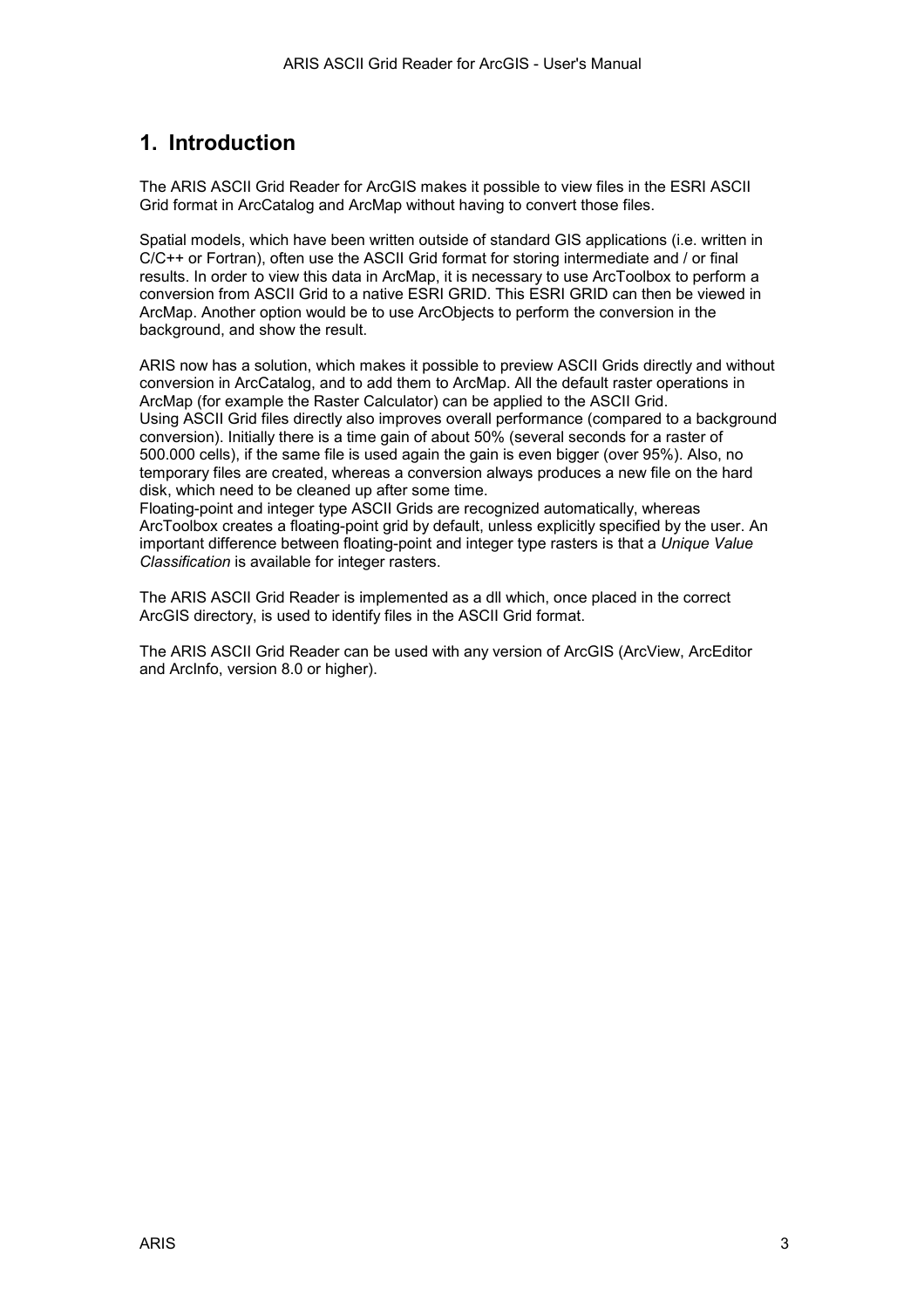### <span id="page-3-0"></span>**2. Installation**

#### *2.1 ArcGIS 8.x*

Installation of the ASCII Grid Reader is accomplished with the following two steps:

- 1. The automatic setup (arisasciigrid.exe) needs to be executed by a user with administrative privileges. The setup procedure checks if ArcGIS is installed, and determines the installation directory. Any necessary changes in configuration files for ArcGIS are carried out automatically.
- 2. Using ArcGIS 8.x, other users who want to use the ASCII Grid Reader will need to finish the setup procedure by clicking on the *Start* button and choosing *Programs | ARIS ASCII Grid Reader for ArcGIS | Install for current user*.

#### *2.2 ArcGIS 9.2*

The automatic setup (arisasciigrid.exe) needs to be executed by a user with administrative privileges. The setup procedure checks if ArcGIS is installed, and determines the installation directory. Any necessary changes in configuration files for ArcGIS are carried out automatically.

#### *2.3 ArcGIS 9.3 and ArcGIS 9.3.1*

In ArcGIS 9.3 and 9.3.1 disable the default \*.asc:

- Open in ArcMap or ArcCatalog the menu "Tools" / "Options"
- Select the tab "Raster".
- On this tab click button "File Formats".
- Uncheck the "Arc/Info ASCII GRID \*.asc" format.
- Currently this will have no effect: This is a bug being fixed by ESRI in ArcGIS 10

| <b>Raster File Formats Properties</b>                                                        |                             |  |  |  |
|----------------------------------------------------------------------------------------------|-----------------------------|--|--|--|
| Search Mode                                                                                  |                             |  |  |  |
| C Search all files to find valid raster formats (this option takes time)                     |                             |  |  |  |
| • Search only files that match the following file extensions to find<br>valid raster formats |                             |  |  |  |
| Raster Formats:                                                                              |                             |  |  |  |
| Format Name                                                                                  | <b>File Extensions</b><br>۸ |  |  |  |
| ■ ADRG Image                                                                                 | *.ima                       |  |  |  |
| Ø ADRG Legend                                                                                | ≣<br>*.lgg                  |  |  |  |
| V ADRG Overview                                                                              | *.ovr                       |  |  |  |
| ☑ Arc/Info & Space Imaging BIL                                                               | *.hil                       |  |  |  |
| ■ Arc/Info & Space Imaging BIP                                                               | *.bip                       |  |  |  |
| M Arc/Info & Space Imaging BSO                                                               | *.bsa                       |  |  |  |
| ∃Arc/Info ASCII GRID                                                                         | *.asc                       |  |  |  |
| Ascii Grid *.agr (ARIS)                                                                      | *.aar                       |  |  |  |
| ■ Ascii Grid *.aig (ARIS)                                                                    | *.aig                       |  |  |  |
| ■ Ascii Grid *.asc (ARIS)                                                                    | $*_{.\sf asc}$              |  |  |  |
| Ascii Grid *.grd (ARIS)                                                                      | *.ard                       |  |  |  |
| ■ ASRP or USRP Image                                                                         | *.ima                       |  |  |  |
| ⊡ емо                                                                                        | $*$ hmn                     |  |  |  |
|                                                                                              | Advanced                    |  |  |  |
|                                                                                              | Cancel<br>OK                |  |  |  |

To disable the default \*.asc format, until the ESRI bug fix, do the following:

- In the <program files>\ArcGIS\bin directory: make a backup copy of RasterFormats.dat
- Edit RasterFormats.dat (with Notepad or any other text editor).
- Remove the reference to "\* asc" this is the row that looks like:

<e on="y" nm="Arc/Info ASCII GRID" ex="\*.asc" et="ASC" at="0x2f" />

• Save RasterFormats.dat and start ArcMap or ArcCatalog.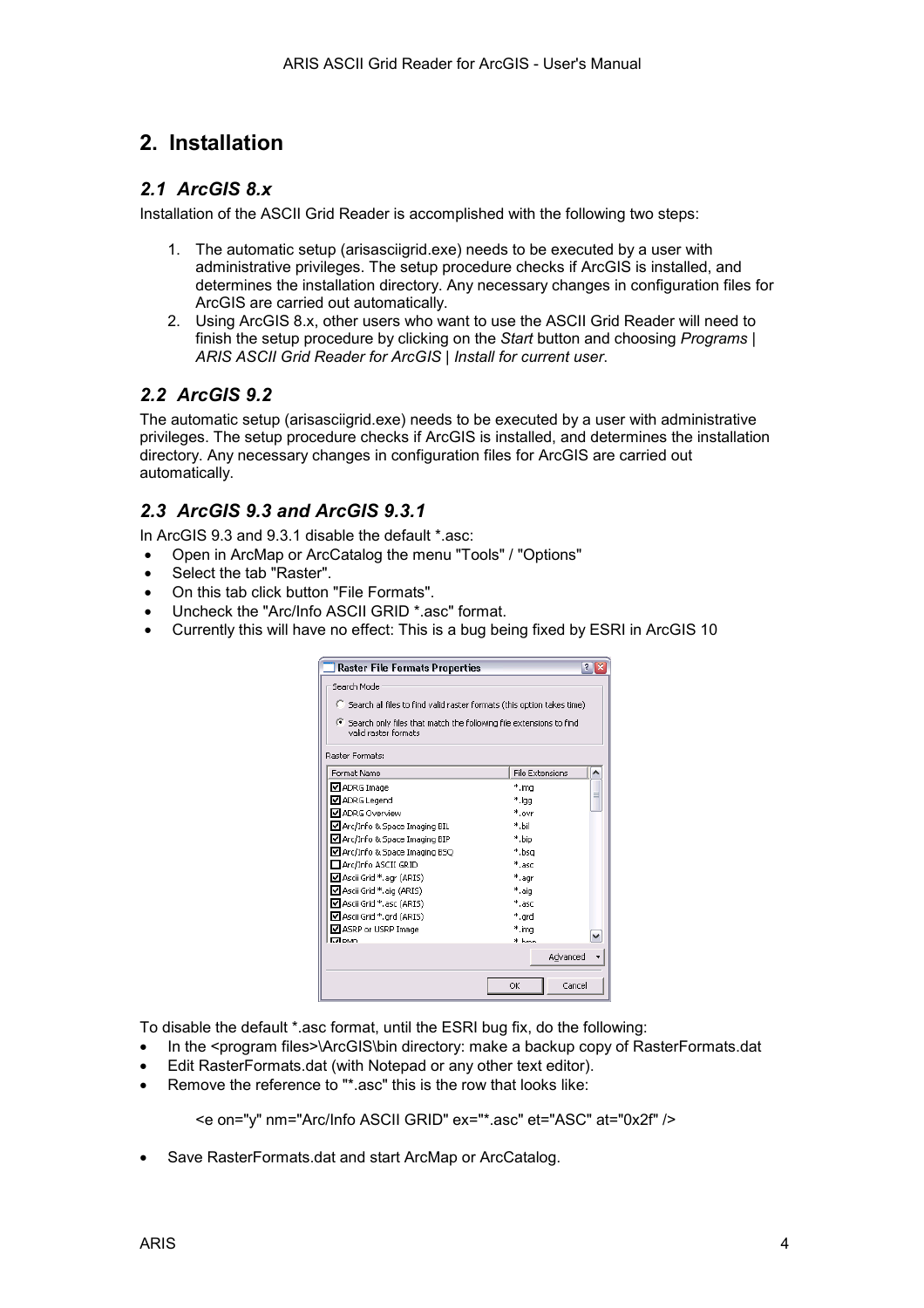#### <span id="page-4-0"></span>*2.4 De-installation*

De-installation of the ASCII Grid Reader is straightforward, but make sure you exit all ArcGIS applications before de-installing the ASCII Grid Reader.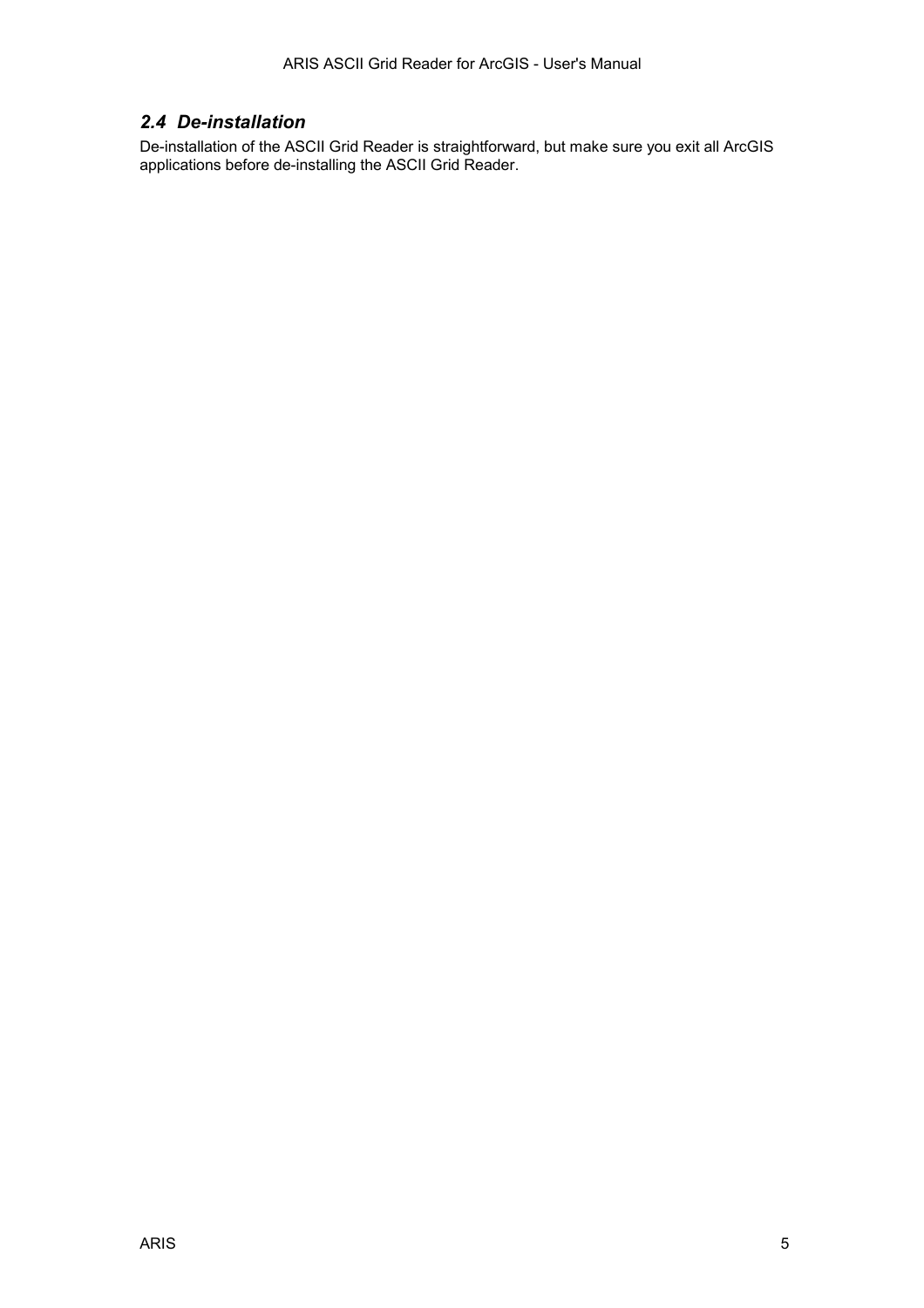### <span id="page-5-0"></span>**3. Registration**

The distributed version of the ASCII Grid Reader is a fully functional version, except that there is a reminder message shown, each time you open an ASCII Grid file.

| <b>Reminder</b>                                                                                                                                                                                                                   |  |  |
|-----------------------------------------------------------------------------------------------------------------------------------------------------------------------------------------------------------------------------------|--|--|
| This is the trial version of ARIS Ascii Grid Reader for ArcGIS. If you would like to purchase it, press "Buy<br>Now!". If you already purchased this program and would like to enter the registration code, press "Enter<br>Key". |  |  |
| OK button will be enabled in 4 seconds                                                                                                                                                                                            |  |  |
| Buy Now!                                                                                                                                                                                                                          |  |  |

Pressing the *Buy Now!* button will take you to our online store, where you can order this product. Note that you will need the hardware fingerprint of the computer where you want to install the tool, shown in the dialog below (appears when you press *Enter Key*). After you complete your purchase, a personal registration key will be sent to you by email. Please store this key in a safe place.

Pressing the *Enter Key* button will present you with the following dialog, where you must enter your name and the registration key.

| <b>Enter Key</b>                                                       |                           |  |  |  |  |
|------------------------------------------------------------------------|---------------------------|--|--|--|--|
| Enter the registration name and key below, exactly as given to<br>you. |                           |  |  |  |  |
| Hardware fingerprint: F856-C4E0                                        |                           |  |  |  |  |
| Name:                                                                  |                           |  |  |  |  |
| Key:                                                                   |                           |  |  |  |  |
| OΚ                                                                     | Cancel<br><b>Buy Now!</b> |  |  |  |  |

Once you have entered a valid registration key, press *OK*. This key will be stored on your pc.

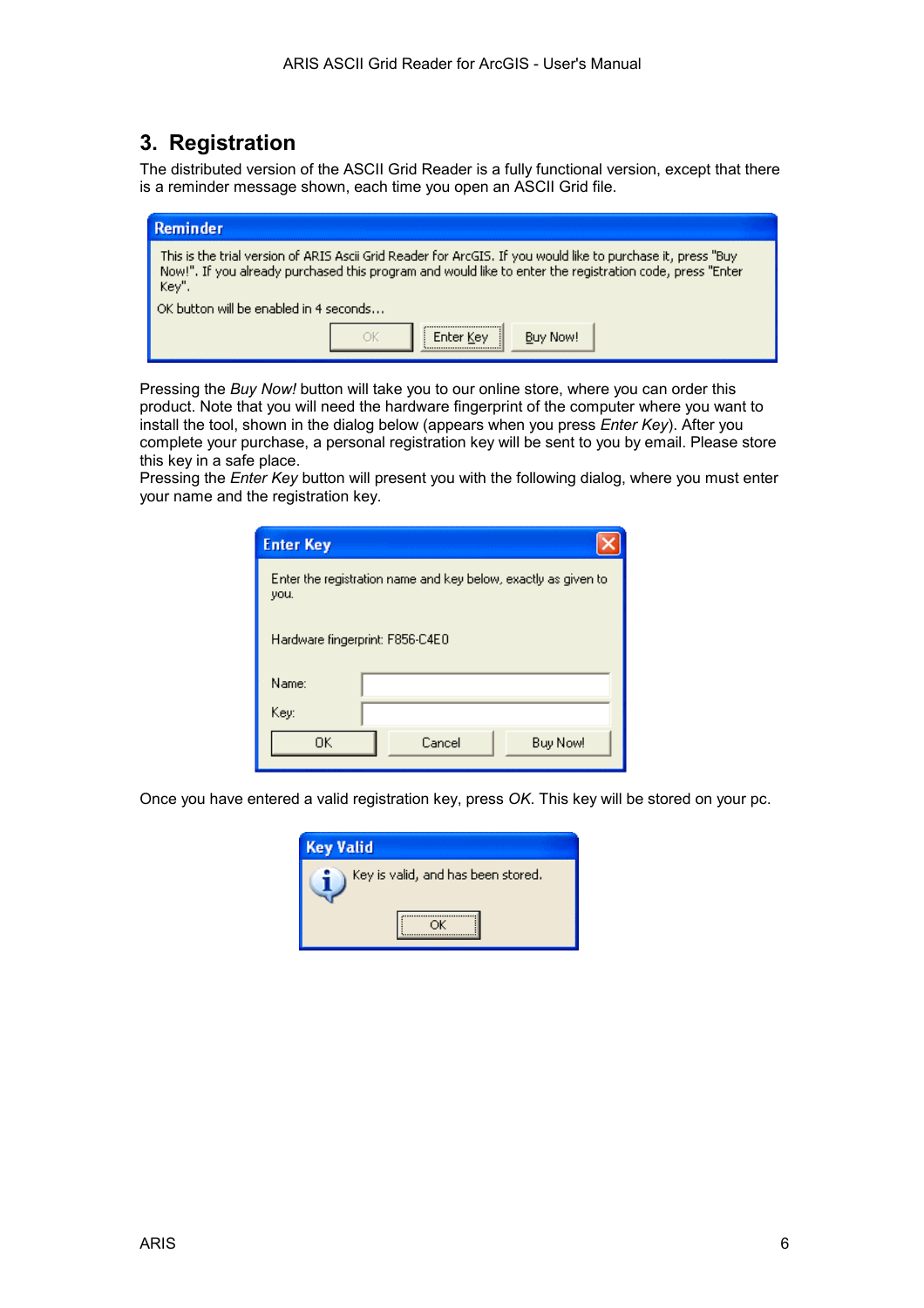### <span id="page-6-0"></span>**4. Using ASCII Grid files**

After the setup procedure has finished, ASCII Grid files can be used in ArcMap and ArcCatalog with the standard functions: In ArcMap, use the *Add Data* button to add an ASCII Grid to the map:

| <b>Add Data</b>                                                                                                             |  |
|-----------------------------------------------------------------------------------------------------------------------------|--|
| <b>誌前88</b><br>Look in:<br>ascii grids<br>₠<br>▼<br><b>翻 6153.grd</b><br>图 ahn_25.aig<br>噩<br>scenario_5c.agr<br>翻 test.asc |  |
| Name:<br>Add<br>Show of type:<br>Cancel<br>Datasets and Layers (".lyr)<br>▼                                                 |  |

Note: Only ASCII Grid files that have a file extension \*.asc, \*.grd, \*.agr or \*.aig can be used. Other file extensions will be ignored.

Likewise, all standard function, such as the *Raster Calculator* and other *Spatial Analyst functions* are available.

ArcCatalog recognizes ASCII Grids automatically.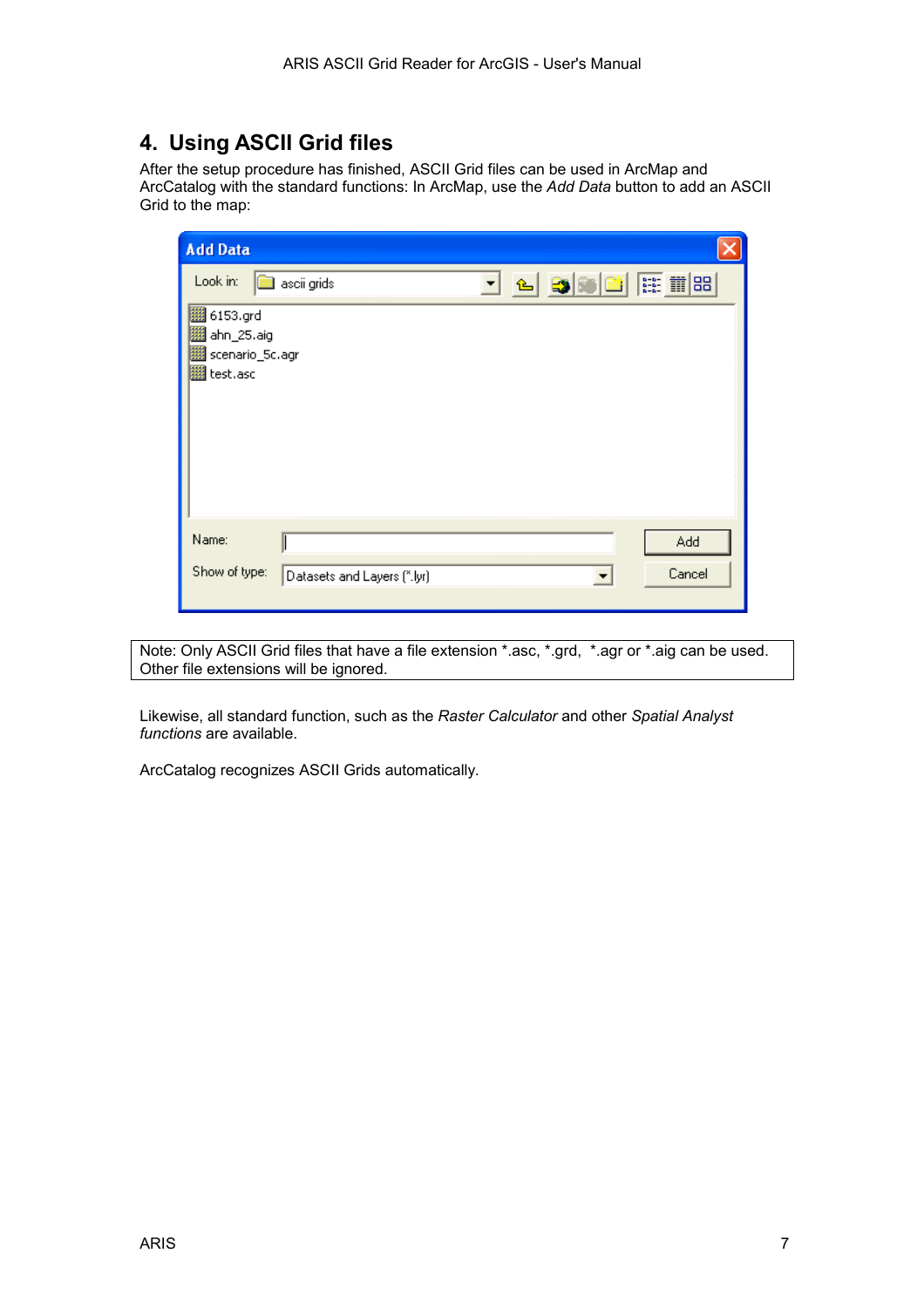

Figure 1. Preview of an ASCII Grid shown in ArcCatalog.

With the ARIS ASCII Grid Reader an ASCII Grid is automatically stretched between the low and high values within the grid.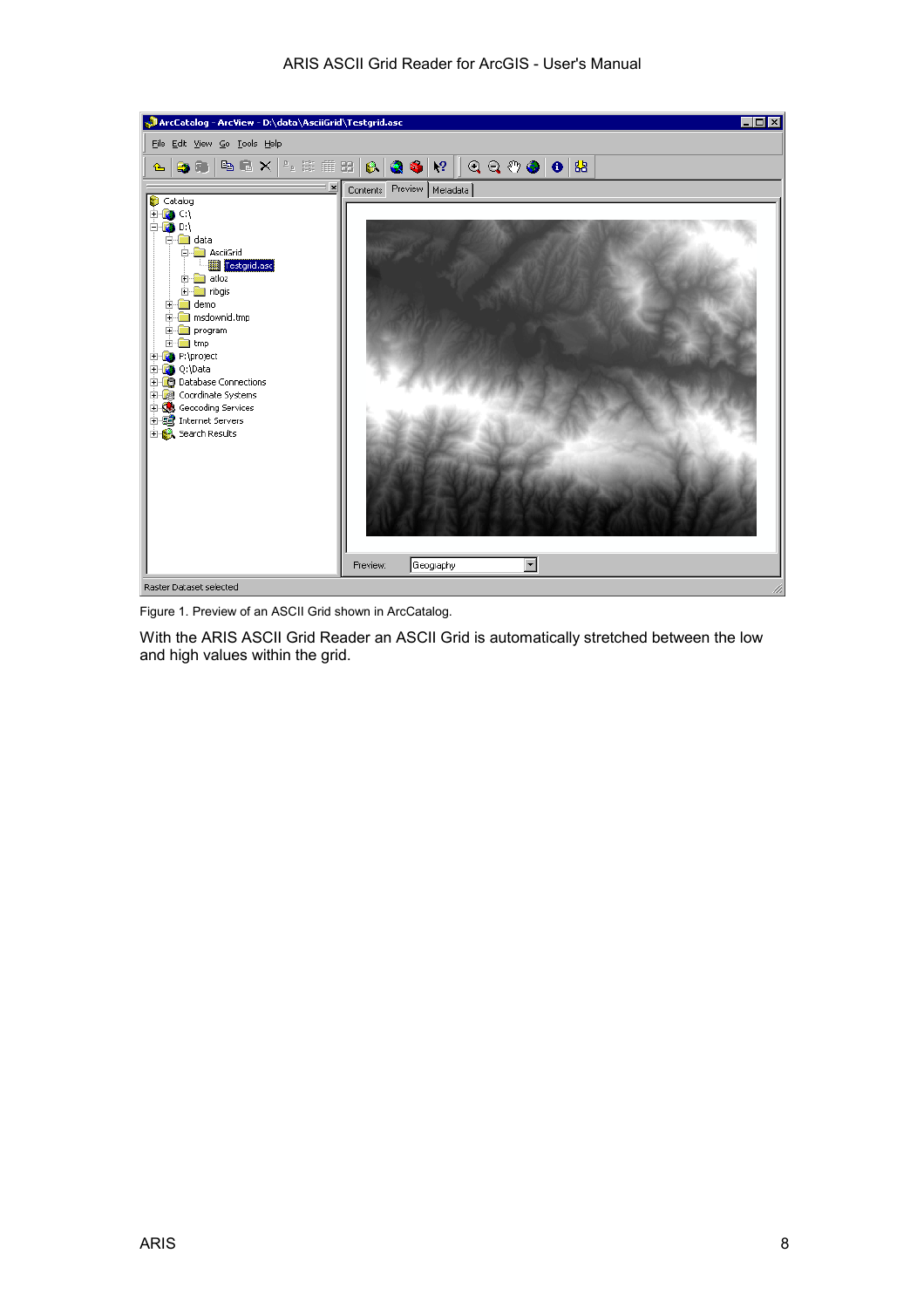### <span id="page-8-0"></span>**5. Projections**

Projection information is passed to ArcMap and ArcCatalog, if a projection file accompanies the ASCII grid. Projection files should have the same name as the ASCII file, but with a .prj extension. For instance, if the ASCII grid is named *myraster.asc*, the projection file should be called *myraster.prj*. Both files should be placed in the same folder.

Even if all your data uses the same projection, you can still add a projection file to the asciigrid, since this will stop ArcMap from warning you that your raster doesn't contain projection information.

The easiest way to find a valid projection file is to browse the ArcGIS installation folder, in the subfolder *Coordinate Systems*. For instance, the projection file for WGS 1984 can be found in *C:\Program Files\ArcGIS\Coordinate Systems\Geographic Coordinate Systems\World*. Just copy this file to the folder containing your ASCII grid and rename the copy to match the base name of the grid.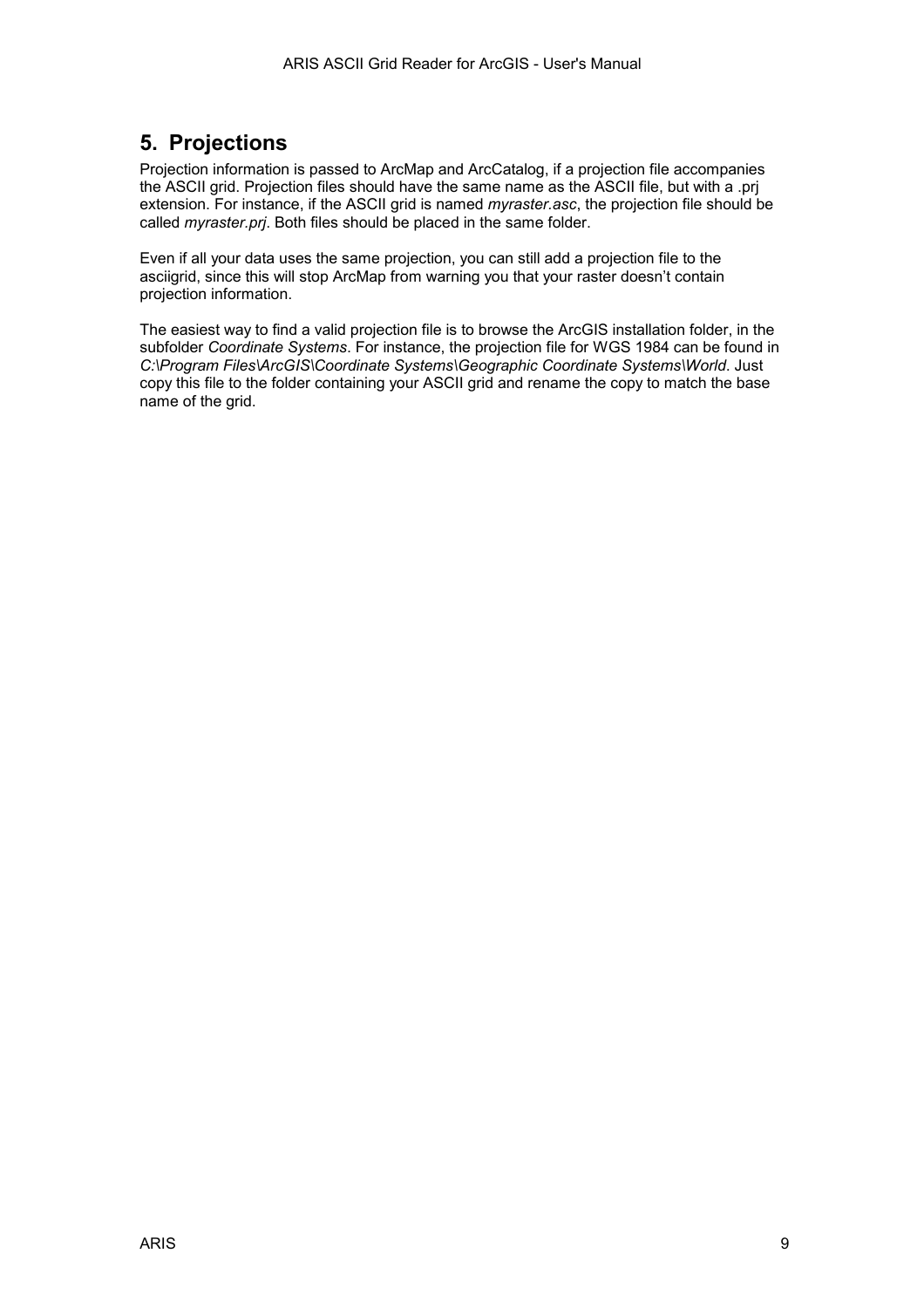### <span id="page-9-0"></span>**6. FAQ**

- Q: Only "Administrator" can see ASCII Grids.
- A: Log in to your ordinary user account. Then, from the *Start Menu*, choose *Programs* > *ARIS ASCII Grid Reader* > *Install for current user*.
- Q: I installed the ASCII Grid Reader, but ArcMap and ArcCatalog still don't see ASCII Grids.
- A: There can be several reasons for ArcGIS not to recognize ASCII Grids, some of which are:
	- You have Windows NT 4.0: There is an issue with that version of Windows that we haven't been able to work around yet. In most cases it should work, though. Please contact us at helpdesk@aris.nl for more information.
	- Something went wrong during the installation. You can try to run ArcMap or ArcCatalog as administrator once, open at least one raster file, then try again from your ordinary user account. If it still doesn't work, contact us at helpdesk@aris.nl.
	- If you have ArcGIS version 9.x, you can try to manually install the ASCII Grid Reader, locate asc.dll on your filesystem, and then use the menu *Tools* > *Options* > *Raster* > *File Formats* to add it to ArcMap or ArcCatalog.
- Q: Some ASCII Grids work, others don't, why is that?
- A: The ASCII Grid Reader currently only recognizes files that have a file extension \*.asc, \*.grd, \*.agr or \*.aig. If your files are called, say, myraster.ras, or any other file extension, you have no option other than renaming it. If that's not feasible for you, send us an email and we'll consider adding your file extension in the next version.
- A: Possibly your ASCII Grid is not in the correct format, see chapter [8 t](#page-12-0)o check if your file complies with the ESRI ASCII Grid Format.
- Q: All my ASCII Grids show up twice in ArcCatalog, why?
- A: One of those two has this icon:  $\Xi$ , the other has this one:  $\Xi$ , right? This is caused by ArcGIS recognizing *.asc* files as text tables by default. It doesn't harm, but if you want, you can turn off the text tables. Start ArcCatalog, open the *Tools* > *Options* menu and choose the *General* tab. Under *Which types of data do you want the Catalog to show* make sure *Text Files* is unchecked.
- Q: Does the ASCII Grid Reader work with ArcGIS 9.2, 9.3 and 9.3.1?
- A: Yes, ASCII Grid Reader version 2.x works with ArcGIS 9.2, 9.3 and 9.3.1 (in ArcGIS 9.3 and 9.3.1 a bug is present, see question below).
- Q: I have removed ASCII Grid Reader. However when I start ArcGIS I still see pop-up messages telling me I have to register.
- A: Before de-installing ASCII Grid Reader make sure you have no ArcGIS applications running. If, by accident, you did remove ASCII grid reader when ArcMap or ArcCatalog was still running your best bet is to re-install ASCII grid reader and then remove it again after you exited all ArcGIS applications.
- Q: Does the ASCII Grid Reader work with ArcIMS?
- A: It should work with ArcIMS version 4.0.1 or higher. If you have version 4.0.1, you need to install the correct patch, see [http://support.esri.com/index.cfm?fa=knowledgebase.techarticles.articleShow&d=264](http://support.esri.com/index.cfm?fa=knowledgebase.techarticles.articleShow&d=26413) 1[3](http://support.esri.com/index.cfm?fa=knowledgebase.techarticles.articleShow&d=26413) for details.
- Q: In ArcGIS 9.2 and higher, default support has been added for ASCII grid. Do I still need the ARIS ASCII Grid Reader?
- A: The default ASCII Grid support in ArcGIS 9.2 and higher shows the grid stretched between a theoretically minimum and maximum. This usually results in a grey or black image. The ARIS ASCII Grid Reader shows your grid stretched between the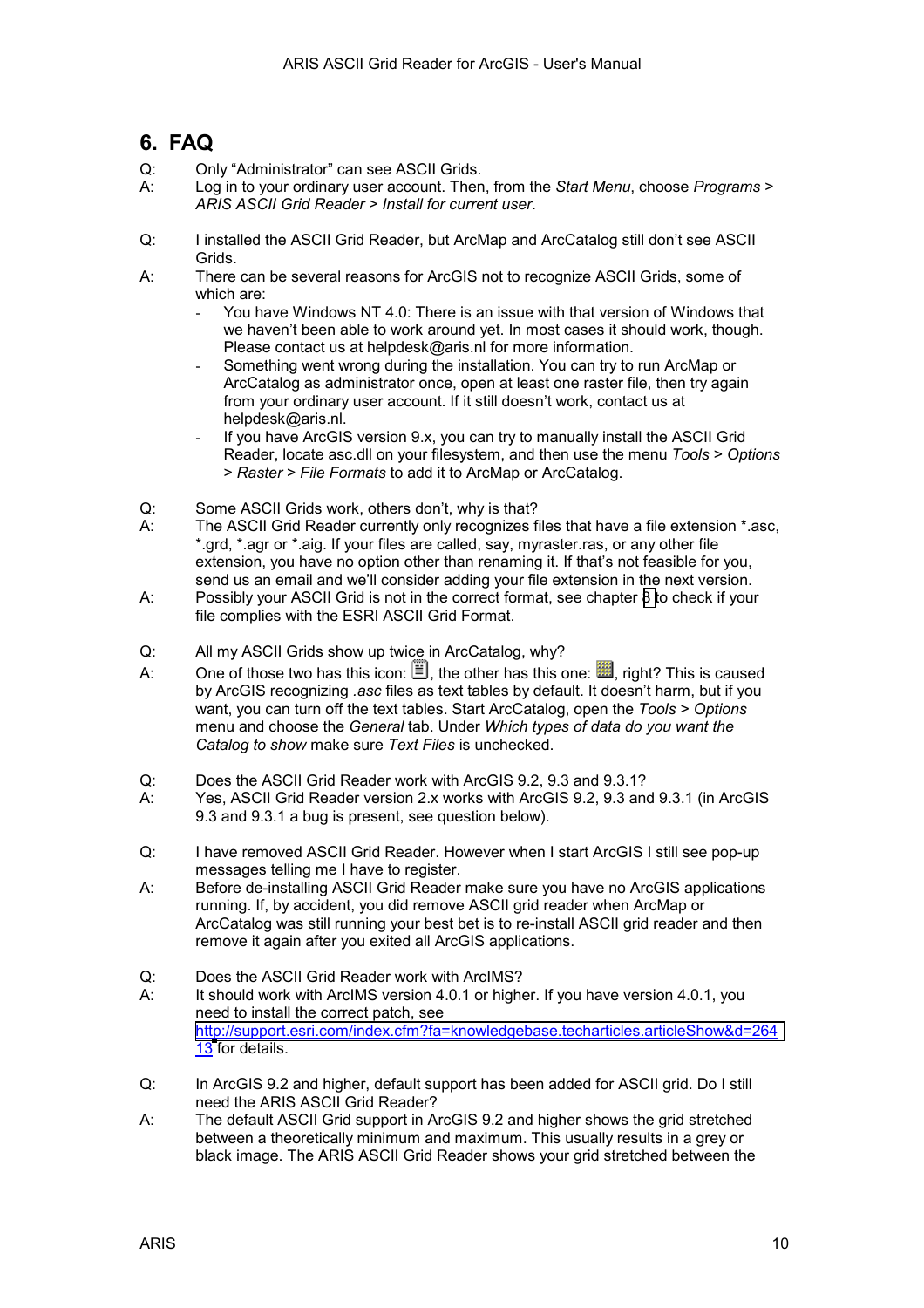minimum and maximum values in the ASCII Grid file and thus gives a realistic view of you grid.

- A: In ArcGIS 9.2 default only \*.asc is supported by ESRI. The ARIS ASCII Grid Reader supports \*.asc, \*.agr, \*.aig and \*.grd.
- Q: In ArcGIS 9.3 and 9.3.1 \*.asc does not show a realistic view of the grid?
- A: Due to a bug in ArcGIS 9.3 and 9.3.1 disabling the Arc/Info ASCII GRID (\*.asc) does not have any effect. ArcGIS still uses the ESRI reader for \*.asc. See chapter 2 for instructions to remove the default \*.asc reader.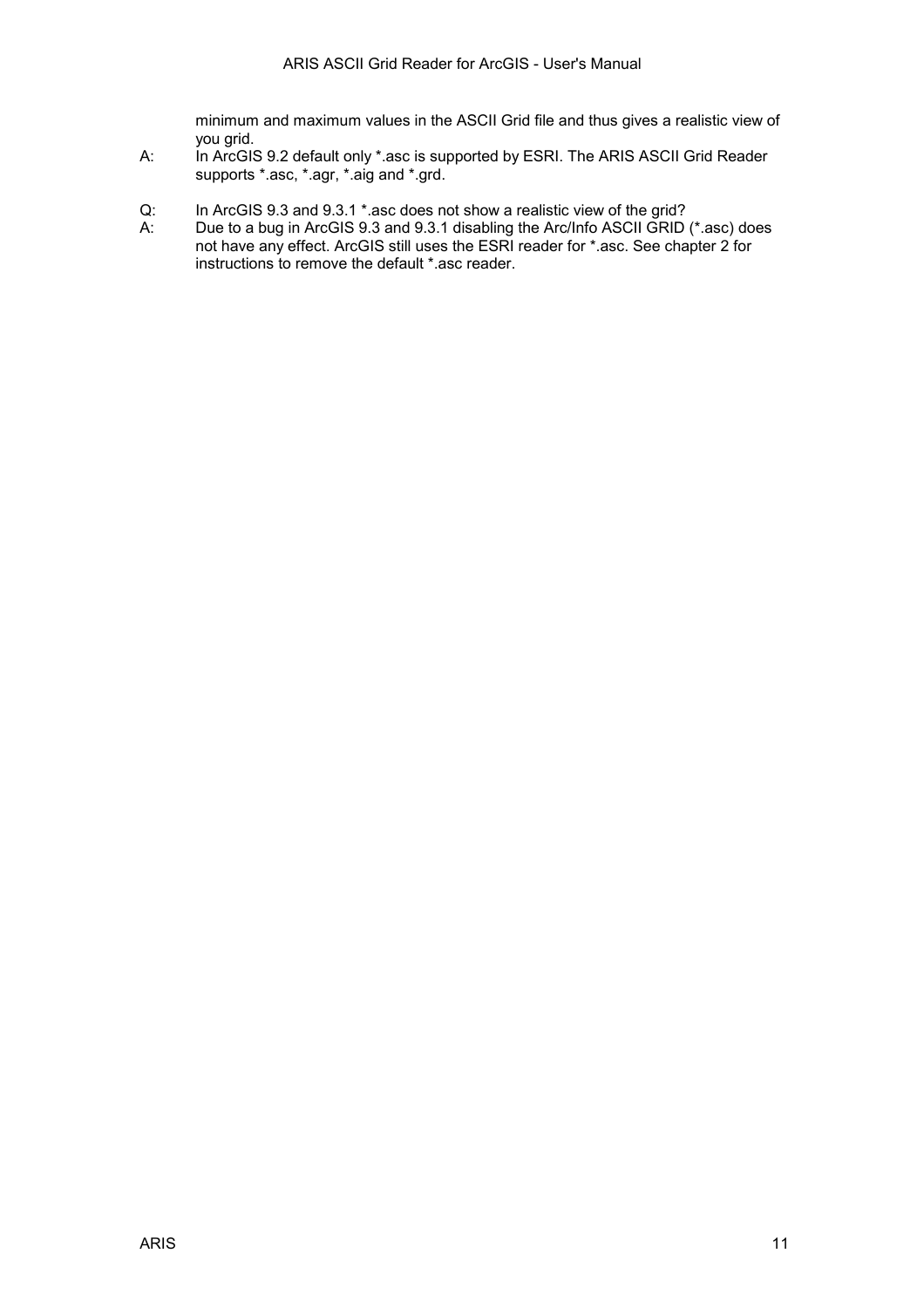## <span id="page-11-0"></span>**7. History**

This is the version history for the ARIS ASCII grid reader. The version number can be found by locating the file *asc.dll*, in a default ArcGIS installation this file should be in the folder *C:\Program Files\Common Files\ESRI\Raster\usr\lib\NTx86\RasterFormats*. Right click on this file and choose *Properties*. The *Version* tab contains version information.

| Version | <b>Features</b>                                                               |
|---------|-------------------------------------------------------------------------------|
| 1.0     | First release                                                                 |
| 1.1     | Added support for .grd and .agr file name extensions                          |
| 1.2     | Added support for projections in a .prj file                                  |
| 1.2.1   | ArcGIS does not crash anymore when removing ASCII grids                       |
| 1.2.2   | ArcGIS 9.1 does not disappear anymore when starting up with ASCII Grid Reader |
|         | Solved the popup message flood occurring sometimes when starting an           |
|         | unregistered version of ASCII Grid Reader                                     |
|         | ArcGIS does not crash anymore when previewing a .prj file                     |
|         | Check on locked files when removing/updating ASCII grid reader installation   |
| 2.0.1   | Installation procedure support for installing with ArcGIS 9.2                 |
|         | Added support for .aig file name extension                                    |
| 2.0.2   | Documentation update for ArcGIS 9.3 and 9.3.1                                 |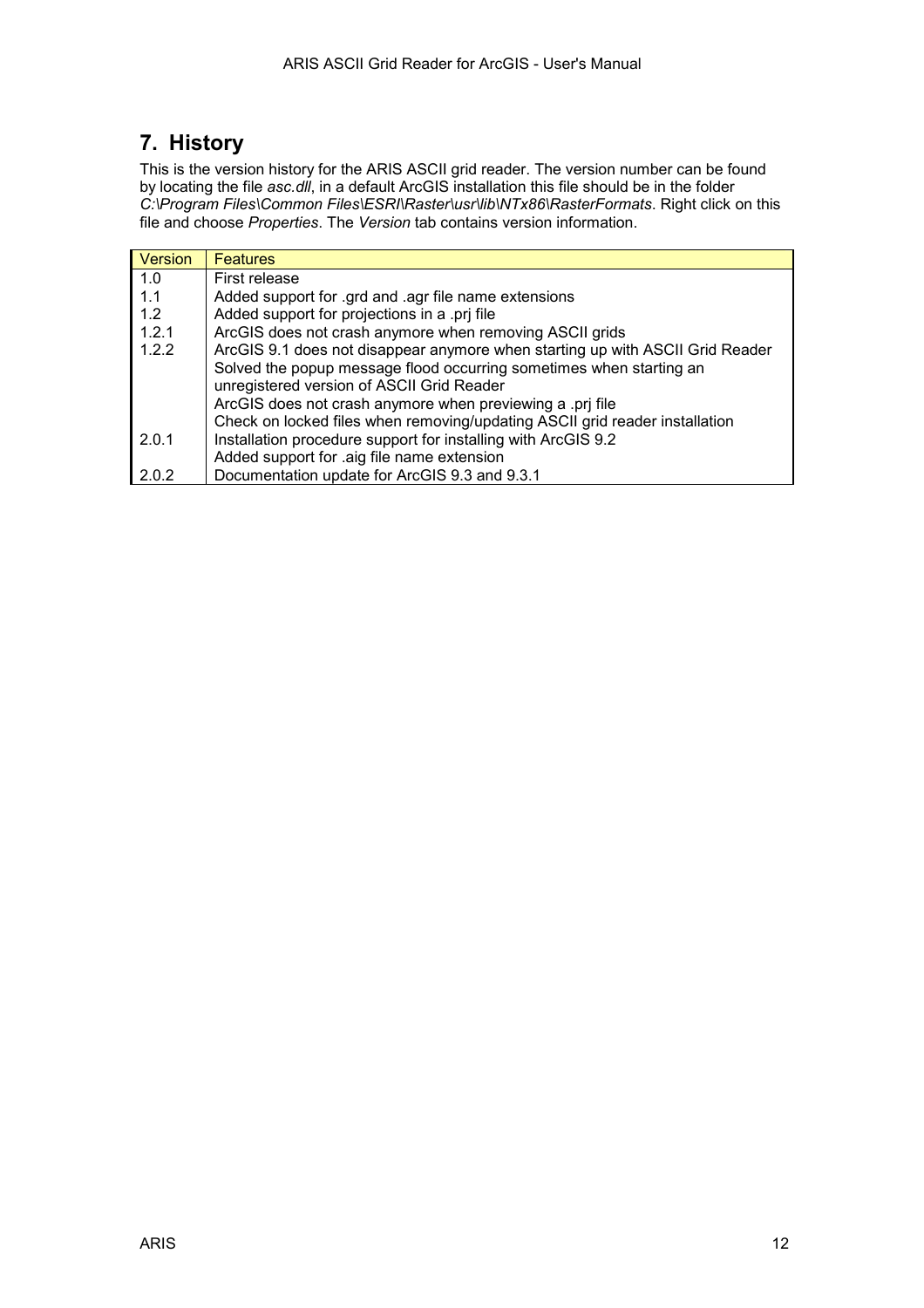#### <span id="page-12-0"></span>**8. The ESRI ASCII Grid Format**

This description is taken from the ArcGIS Desktop documentation.

The ASCII file must consist of header information containing a set of keywords, followed by cell values in row-major order. The file format is:

```
<NCOLS xxx> 
<NROWS xxx> 
<XLLCENTER xxx | XLLCORNER xxx> 
<YLLCENTER xxx | YLLCORNER xxx> 
<CELLSIZE xxx> 
{NODATA_VALUE xxx} 
row 1 
row 2 
. 
. 
. 
row n
```
where xxx is a number, and the keyword nodata\_value is optional and defaults to -9999. Row 1 of the data is at the top of the raster, row 2 is just under row 1, and so on. For example:

ncols 480 nrows 450 xllcorner 378923 YLLCORNER 4072345 cellsize 30 nodata\_value -32768 43 2 45 7 3 56 2 5 23 65 34 6 32 54 57 34 2 2 54 6 35 45 65 34 2 6 78 4 2 6 89 3 2 7 45 23 5 8 4 1 62 ...

The nodata\_value is the value in the ASCII file to be assigned to those cells whose true value is unknown. In the raster they will be assigned the keyword NODATA.

Cell values should be delimited by spaces. No carriage returns are necessary at the end of each row in the raster. The number of columns in the header is used to determine when a new row begins.

The number of cell values must be equal to the number of rows times the number of columns, or an error will be returned.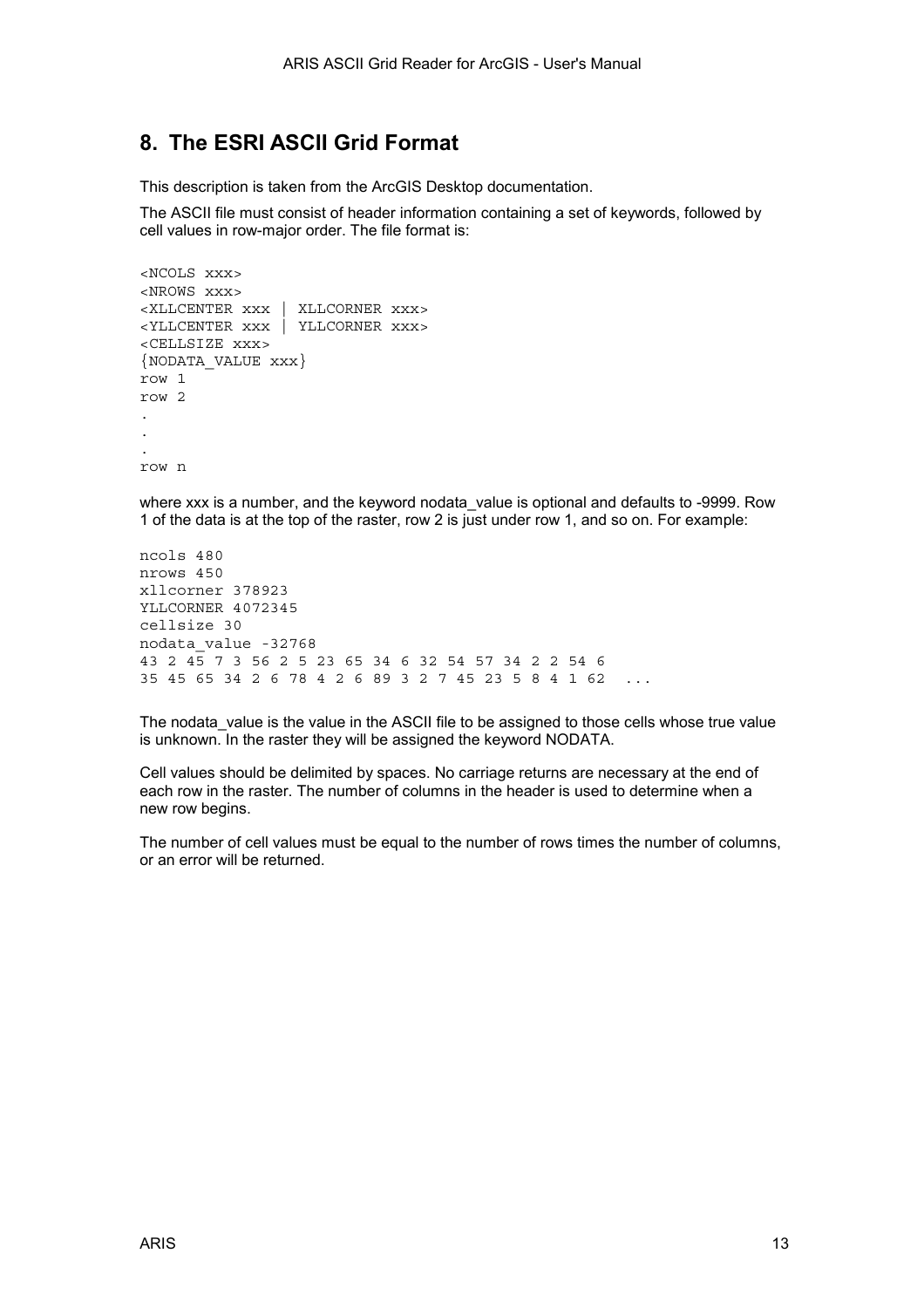#### <span id="page-13-0"></span>**Appendix A. License Agreement**

ARIS Software License Agreement for ARIS ASCII Grid Reader for ArcGIS

-------------------------------------------------------------------------- This is a license agreement and not an agreement for sale. This license agreement (hereinafter referred to as AGREEMENT) is between the end user (hereinafter referred to as LICENSEE) and ARIS b.v., The Netherlands (hereinafter referred to as ARIS), and gives the LICENSEE certain limited rights to use the proprietary ARIS software ASCII Grid Reader for ArcGIS, examples, on-line and hardcopy documentation and updates (if applicable), hereinafter referred to as PRODUCT. All rights not specifically granted in this AGREEMENT are reserved to ARIS.

Ownership and grant of license

-------------------------------------------------

------------------------------

ARIS and its third party licensor(s) retain exclusive rights, title, and ownership of the copy of the PRODUCT licensed under this AGREEMENT and hereby grant to LICENSEE a personal, non-exclusive, non-transferable license to use the PRODUCT based on the terms and conditions of this AGREEMENT. From the date of receipt, the LICENSEE shall agree to make reasonable efforts to protect the PRODUCT from unauthorized use, reproduction, distribution, or publication.

Copyright

The PRODUCT is owned by ARIS and partly by its third party licensor(s) and is protected by Dutch copyright laws and subject to international laws, treaties, and/or conventions. The LICENSEE agrees not to export the PRODUCT into a country that does not have copyright laws that will protect ARIS's proprietary rights.

Permitted uses

-----------------------

---------------

The LICENSEE may use the number of copies of the PRODUCT for which license fees have been paid on computer system(s) and/or specific computer network(s) for the LICENSEE's own internal use.

The LICENSEE may install the number of copies of the PRODUCT for which license or update fees have been paid onto permanent storage device(s) on computer system(s) and/or specific computer network(s).

The LICENSEE may make one (1) copy of the PRODUCT for archival purposes only, during the term of this AGREEMENT, unless the right to make additional copies has been granted by ARIS to the LICENSEE in writing.

The LICENSEE may use parts of the documentation in other documents for LICENSEE's own internal use only with the purpose of using or encouraging to use the PRODUCT.

Uses not permitted

The LICENSEE shall not sell, rent, lease, assign, timeshare, or transfer, in whole or in part, or provide unlicensed third parties access to prior or present versions of the PRODUCT, any updates, or the LICENSEE's rights under this AGREEMENT.

The LICENSEE shall not reverse, engineer, decompile, or disassemble the PRODUCT, or make any attempt to alter the license number and other license information shown in the about box.

The LICENSEE shall not remove or obscure any ARIS copyright or trademark notices.

The LICENSEE shall not make additional copies of the PRODUCT beyond what is laid down in the "permitted uses" section of this AGREEMENT.

Term

--------

The license granted by this AGREEMENT shall commence upon LICENSEE's receipt of the PRODUCT and shall continue until such time as:· the LICENSEE elects to discontinue the use of the PRODUCT;

· ARIS terminates the agreement due to the LICENSEE's material breach of this AGREEMENT.

Upon termination of this AGREEMENT in either instance, LICENSEE shall return to ARIS the PRODUCT and any whole or partial copies in any form. The parties hereby agree that all provisions operating to protect the rights of ARIS shall remain in force, should breach occur.